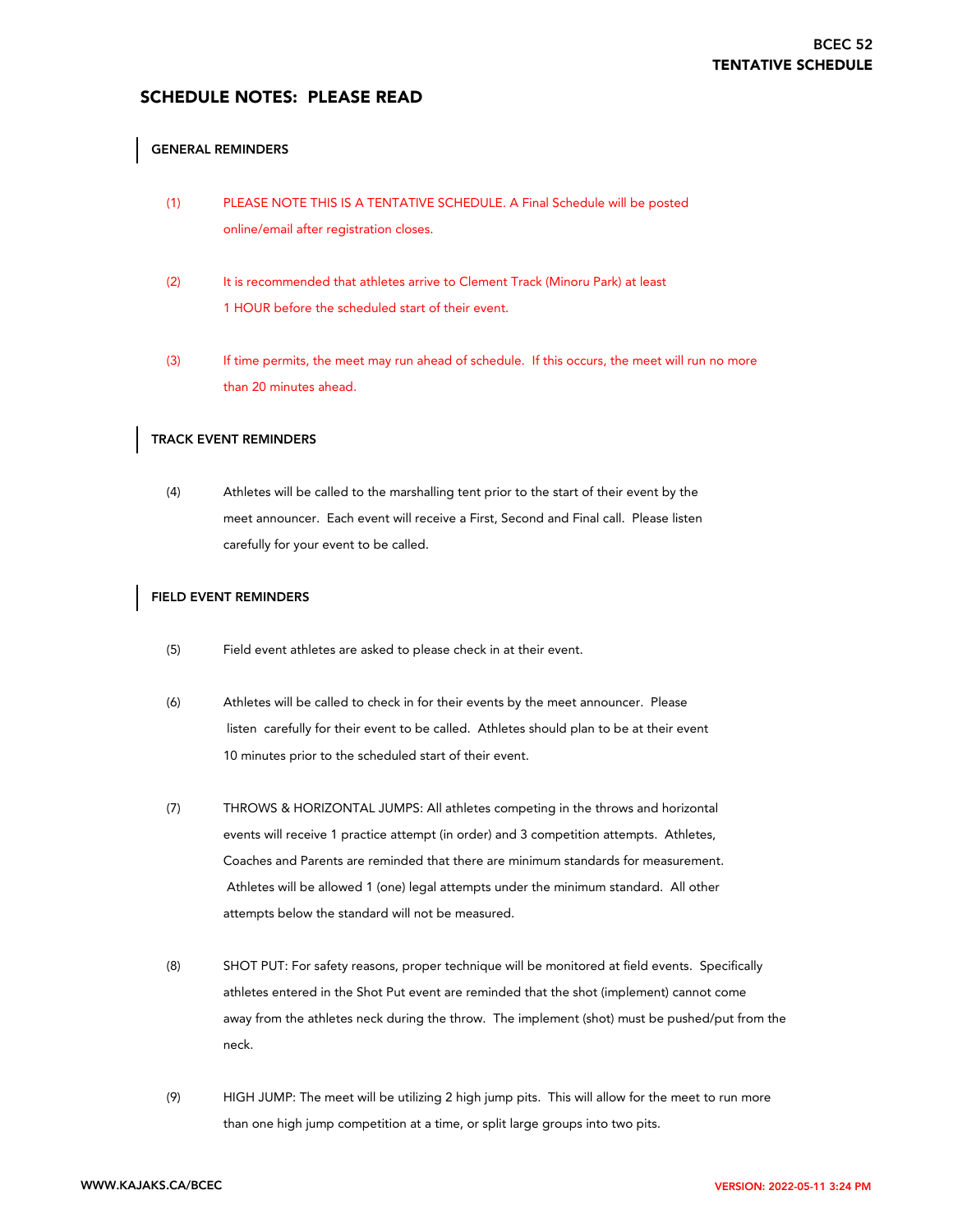## FRIDAY \*TENTATIVE\* MAY 27, 2022

|         |      |            | <b>TRACK EVENTS</b> |                 |                    |
|---------|------|------------|---------------------|-----------------|--------------------|
| Time    | YOB  | Age        | Gender              | Event           | Note(s)            |
| 4:00 PM | 2013 | 9Y         | Girls               | 60m Hurdles     | <b>Timed Final</b> |
| 4:06 PM | 2013 | 9Y         | Boys                | 60m Hurdles     | <b>Timed Final</b> |
| 4:16 PM | 2012 | 10Y        | Girls               | 60m Hurdles     | <b>Timed Final</b> |
| 4:22 PM | 2012 | 10Y        | Boys                | 60m Hurdles     | <b>Timed Final</b> |
| 4:28 PM | 2011 | <b>11Y</b> | Girls               | 60m Hurdles     | <b>Timed Final</b> |
| 4:34 PM | 2011 | <b>11Y</b> | Boys                | 60m Hurdles     | <b>Timed Final</b> |
| 4:44 PM | 2010 | <b>12Y</b> | Girls               | 80m Hurdles     | <b>Timed Final</b> |
| 4:50 PM | 2010 | <b>12Y</b> | Boys                | 80m Hurdles     | <b>Timed Final</b> |
| 5:00 PM | 2009 | 13Y        | Girls               | 80m Hurdles     | <b>Timed Final</b> |
| 5:06 PM | 2009 | 13Y        | Boys                | 80m Hurdles     | <b>Timed Final</b> |
| 5:16 PM | 2013 | 9Y         | Girls               | 1000m           | <b>Timed Final</b> |
| 5:29 PM | 2013 | 9Y         | Boys                | 1000m           | <b>Timed Final</b> |
| 5:40 PM | 2012 | 10Y        | Girls               | 1000m           | <b>Timed Final</b> |
| 5:51 PM | 2012 | 10Y        | Boys                | 1000m           | <b>Timed Final</b> |
| 6:02 PM | 2011 | <b>11Y</b> | Girls               | 1000m           | <b>Timed Final</b> |
| 6:14 PM | 2011 | 11Y        | Boys                | 1000m           | <b>Timed Final</b> |
| 6:25 PM | 2010 | 12Y        | Girls               | 1200m           | <b>Timed Final</b> |
| 6:43 PM | 2010 | <b>12Y</b> | Boys                | 1200m           | <b>Timed Final</b> |
| 6:57 PM | 2009 | 13Y        | Girls               | 1200m           | <b>Timed Final</b> |
| 7:10 PM | 2009 | 13Y        | Boys                | 1200m           | <b>Timed Final</b> |
| 7:22 PM | 2013 | 9Y         | Mixed               | $4 \times 100m$ | <b>Timed Final</b> |
| 7:32 PM | 2012 | 10Y        | Mixed               | $4 \times 100m$ | <b>Timed Final</b> |
| 7:42 PM | 2011 | 11Y        | Mixed               | $4 \times 100m$ | <b>Timed Final</b> |
| 7:50 PM | 2010 | 12Y        | Mixed               | $4 \times 100m$ | <b>Timed Final</b> |
| 7:57 PM | 2009 | 13Y        | Mixed               | $4 \times 100m$ | <b>Timed Final</b> |

|              |      |            | <b>TRACK EVENTS</b> |             |                    |
|--------------|------|------------|---------------------|-------------|--------------------|
| Time         | YOB  | Age        | Gender              | Event       | Note(s)            |
| 00 PM        | 2013 | <b>9Y</b>  | Girls               | 60m Hurdles | <b>Timed Final</b> |
| 06 PM        | 2013 | 9Y         | Boys                | 60m Hurdles | <b>Timed Final</b> |
| <b>16 PM</b> | 2012 | 10Y        | Girls               | 60m Hurdles | <b>Timed Final</b> |
| 22 PM        | 2012 | 10Y        | Boys                | 60m Hurdles | <b>Timed Final</b> |
| 28 PM        | 2011 | 11Y        | Girls               | 60m Hurdles | <b>Timed Final</b> |
| 34 PM        | 2011 | 11Y        | Boys                | 60m Hurdles | <b>Timed Final</b> |
| 44 PM        | 2010 | <b>12Y</b> | Girls               | 80m Hurdles | <b>Timed Final</b> |
| 50 PM        | 2010 | <b>12Y</b> | Boys                | 80m Hurdles | <b>Timed Final</b> |
| 00 PM        | 2009 | 13Y        | Girls               | 80m Hurdles | <b>Timed Final</b> |
| 06 PM        | 2009 | <b>13Y</b> | Boys                | 80m Hurdles | <b>Timed Final</b> |
| 16 PM        | 2013 | <b>9Y</b>  | Girls               | 1000m       | <b>Timed Final</b> |
| <b>29 PM</b> | 2013 | <b>9Y</b>  | Boys                | 1000m       | <b>Timed Final</b> |
|              |      |            |                     |             |                    |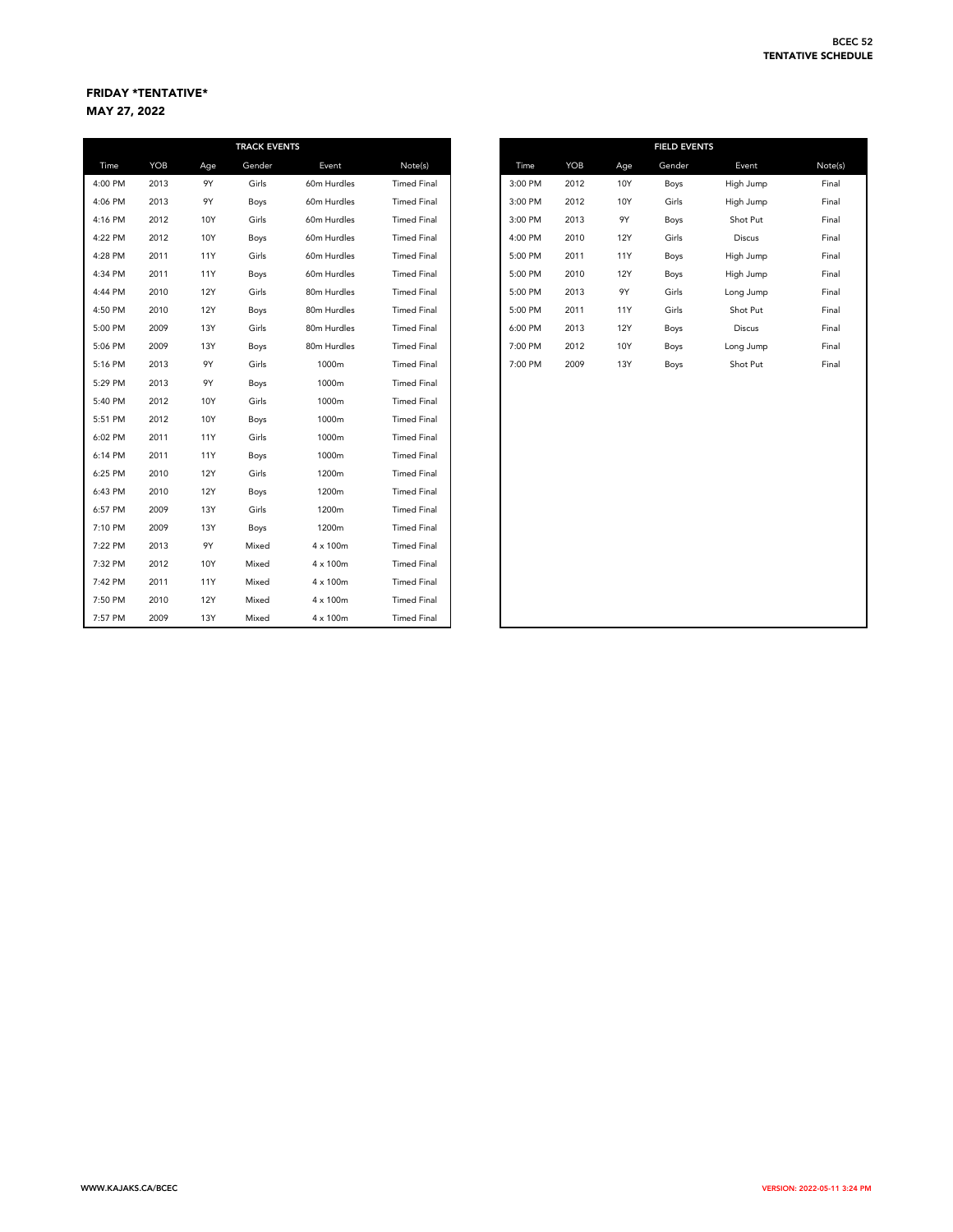# SATURDAY \*TENTATIVE\*

MAY 28, 2022

|          |           |            | <b>TRACK EVENTS</b> |                        |                    |
|----------|-----------|------------|---------------------|------------------------|--------------------|
| Time     | YOB       | Age        | Gender              | Event                  | Note(s)            |
| 10:00 AM | 2010      | <b>12Y</b> | Girls               | 300m                   | <b>Timed Final</b> |
| 10:09 AM | 2010      | <b>12Y</b> | Boys                | 300m                   | <b>Timed Final</b> |
| 10:17 AM | 2009      | 13Y        | Girls               | 300m                   | <b>Timed Final</b> |
| 10:25 AM | 2009      | <b>13Y</b> | Boys                | 300m                   | <b>Timed Final</b> |
| 10:38 AM | 2013      | 9Y         | Girls               | 600m                   | <b>Timed Final</b> |
| 10:50 AM | 2013      | 9Y         | Boys                | 600m                   | <b>Timed Final</b> |
| 11:02 AM | 2012      | 10Y        | Girls               | 600m                   | <b>Timed Final</b> |
| 11:13 AM | 2012      | 10Y        | Boys                | 600m                   | <b>Timed Final</b> |
| 11:25 AM | 2011      | <b>11Y</b> | Girls               | 600m                   | <b>Timed Final</b> |
| 11:36 AM | 2011      | <b>11Y</b> | Boys                | 600m                   | <b>Timed Final</b> |
| 11:47 AM | 2010      | <b>12Y</b> | Girls               | 800m                   | <b>Timed Final</b> |
| 12:05 PM | 2010      | <b>12Y</b> | Boys                | 800m                   | <b>Timed Final</b> |
| 12:18 PM | 2009      | <b>13Y</b> | Girls               | 800m                   | <b>Timed Final</b> |
| 12:31 PM | 2009      | <b>13Y</b> | Boys                | 800m                   | <b>Timed Final</b> |
| 12:43 PM | 2011      | <b>11Y</b> | Girls               | 60m                    | <b>Timed Final</b> |
| 1:00 PM  | 2011      | <b>11Y</b> | Boys                | 60m                    | <b>Timed Final</b> |
| 1:12 PM  | 2012      | 10Y        | Girls               | 60m                    | <b>Timed Final</b> |
| 1:25 PM  | 2012      | 10Y        | Boys                | 60 <sub>m</sub>        | <b>Timed Final</b> |
| 1:38 PM  | 2013      | 9Y         | Girls               | 60m                    | <b>Timed Final</b> |
| 1:51 PM  | 2013      | 9Y         | Boys                | 60m                    | <b>Timed Final</b> |
| 2:08 PM  | 2009      | 13Y        | Girls               | 100m                   | <b>Timed Final</b> |
| 2:21 PM  | 2009      | <b>13Y</b> | Boys                | 100m                   | <b>Timed Final</b> |
| 2:34 PM  | 2010      | <b>12Y</b> | Girls               | 100m                   | <b>Timed Final</b> |
| 2:47 PM  | 2010      | <b>12Y</b> | Boys                | 100m                   | <b>Timed Final</b> |
| 3:00 PM  | 2011      | <b>11Y</b> | Girls               | 100m                   | <b>Timed Final</b> |
| 3:14 PM  | 2011      | <b>11Y</b> | Boys                | 100m                   | <b>Timed Final</b> |
| 3:27 PM  |           |            |                     | <b>BREAK</b>           |                    |
| 3:37 PM  |           |            |                     | TRACK RASCALS 50M DASH |                    |
| 4:07 PM  | 2013      | 9Y         | Girls               | $4 \times 100m$        | <b>Timed Final</b> |
| 4:17 PM  | 2013      | 9Y         | Boys                | 4 x 100m               | <b>Timed Final</b> |
| 4:27 PM  | 2012      | 10Y        | Girls               | $4 \times 100m$        | <b>Timed Final</b> |
| 4:37 PM  | 2012      | 10Y        | Boys                | $4 \times 100m$        | <b>Timed Final</b> |
| 4:47 PM  | 2011      | <b>11Y</b> | Girls               | 4 x 100m               | <b>Timed Final</b> |
| 4:56 PM  | 2011      | <b>11Y</b> | Boys                | $4 \times 100m$        | <b>Timed Final</b> |
| 5:05 PM  | 2010      | <b>12Y</b> | Girls               | $4 \times 100m$        | <b>Timed Final</b> |
| 5:14 PM  | 2010      | <b>12Y</b> | Boys                | $4 \times 100m$        | <b>Timed Final</b> |
| 5:23 PM  | 2009      | 13Y        | Girls               | $4 \times 100m$        | <b>Timed Final</b> |
| 5:31 PM  | 2009      | 13Y        | Boys                | $4 \times 100m$        | <b>Timed Final</b> |
| 5:40 PM  | Multi Age | Multi      | Girls               | $4 \times 100m$        | <b>Timed Final</b> |
| 5:47 PM  | Multi Age | Multi      | Boys                | $4 \times 100m$        | <b>Timed Final</b> |

| <b>TRACK EVENTS</b> |                 |                    |          |            |            | <b>FIELD EVENTS</b> |               |  |
|---------------------|-----------------|--------------------|----------|------------|------------|---------------------|---------------|--|
| Gender              | Event           | Note(s)            | Time     | <b>YOB</b> | Age        | Gender              | Event         |  |
| Girls               | 300m            | <b>Timed Final</b> | 9:00 AM  | 2012       | 10Y        | Boys                | <b>Discus</b> |  |
| Boys                | 300m            | <b>Timed Final</b> | 9:00 AM  | 2010       | 12Y        | Girls               | High Jump     |  |
| Girls               | 300m            | <b>Timed Final</b> | 9:00 AM  | 2011       | <b>11Y</b> | Boys                | Long Jump     |  |
| Boys                | 300m            | <b>Timed Final</b> | 10:15 AM | 2010       | 12Y        | Boys                | Shot Put      |  |
| Girls               | 600m            | <b>Timed Final</b> | 11:00 AM | 2011       | <b>11Y</b> | Boys                | <b>Discus</b> |  |
| Boys                | 600m            | <b>Timed Final</b> | 11:00 AM | $-2011$    | 11Y        | Girls               | Long Jump     |  |
| Girls               | 600m            | <b>Timed Final</b> | 12:00 PM | 2010       | 12Y        | Girls               | Shot Put      |  |
| Boys                | 600m            | <b>Timed Final</b> | 12:00 PM | 2009       | 13Y        | Girls               | High Jump     |  |
| Girls               | 600m            | <b>Timed Final</b> | 1:00 PM  | 2012       | 10Y        | Girls               | <b>Discus</b> |  |
| Boys                | 600m            | <b>Timed Final</b> | 1:30 PM  | 2009       | 13Y        | Girls               | Long Jump     |  |
| Girls               | 800m            | <b>Timed Final</b> | 2:15 PM  | 2011       | 11Y        | Boys                | Shot Put      |  |
| Boys                | 800m            | <b>Timed Final</b> | 3:00 PM  | 2011       | <b>11Y</b> | Girls               | <b>Discus</b> |  |
| Girls               | 800m            | <b>Timed Final</b> | 3:00 PM  | 2013       | 9Y         | Girls               | High Jump     |  |
| Boys                | 800m            | <b>Timed Final</b> | 3:00 PM  | 2013       | 9Y         | Boys                | High Jump     |  |
| Girls               | 60 <sub>m</sub> | <b>Timed Final</b> | 3:00 PM  | 2012       | 10Y        | Girls               | Long Jump     |  |
| Boys                | 60 <sub>m</sub> | <b>Timed Final</b> | 4:00 PM  | 2009       | 13Y        | Girls               | Shot Put      |  |
| Girls               | 60 <sub>m</sub> | <b>Timed Final</b> | 5:00 PM  | 2010       | <b>12Y</b> | Girls               | Long Jump     |  |
|                     |                 |                    |          |            |            |                     |               |  |